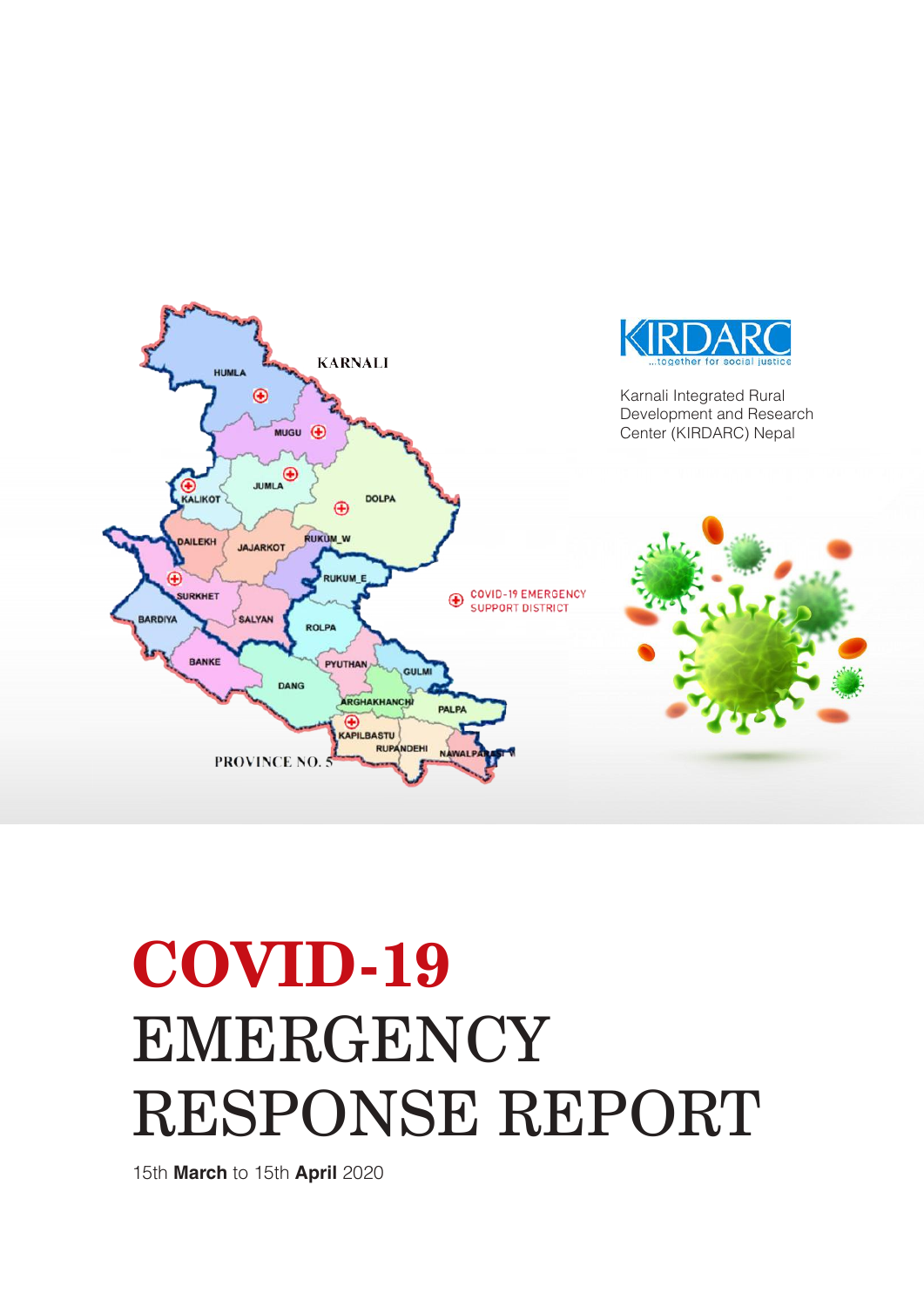## **Context**

COVID-19 pandemic (WHO declared on March 11, 2020) has virtually affected the entire world as more than 2.33 million people are infected world-wide with more than 160000 causalities till the date<sup>1</sup>. Countries have been trying and testing measures to prevent the spread of the virus from social distancing, to limiting mass gathering, to complete lockdown of the nation. Meanwhile, Nepal is not an exception as total 31 people in Nepal have been confirmed with COVID-19 (among them, 3 have already recovered) and 28 patients are currently receiving treatment till 19th April 2020. The government of Nepal has declared nationwide lockdown since 23rd March 2020 with the intention to contain the virus in the country and has extended lockdown until 30<sup>th</sup> April 2020. Even though government and people's efforts and measures, the infected cases are gradually in increasing in the country. In this context, all the development and administrative activities are halted except government relief program, maintaining quarantine, medical services, and some awareness in very limited vicinity against COVID-19. As a result, National economy and all walks of lives have been hard hit regarding supply of daily essentials and goods, medicines, protective materials. Lack of financial resource among people especially those were living in daily wages has been the worst.

## **Emergency Response Goal**

To check the spread of COVID-19 and reduce its impact on vulnerable groups women, adolescents and Children.

## **Strategic Objectives:**

- Improved preventives measures against spread of COVID-19 and other communicable diseases at community level.
- Strengthened the health service delivery at local level.
- Vulnerable communities including women, adolescents and children are supported through education, child protection and food security.

Based on the aforementioned strategic objectives, KIRDARC has been involved in emergency support in close coordination and support from our strategic partners and donors with the ultimate mission to contain the COVID-19. In this regard, KIRDARC has supported the local government and community people on preventive actions, strengthen health delivery system and support the marginalized community and people in vulnerable conditions.



https://www.worldometers.info/coronavirus/ (Updated on 19<sup>th</sup> April 2020 8:45 am)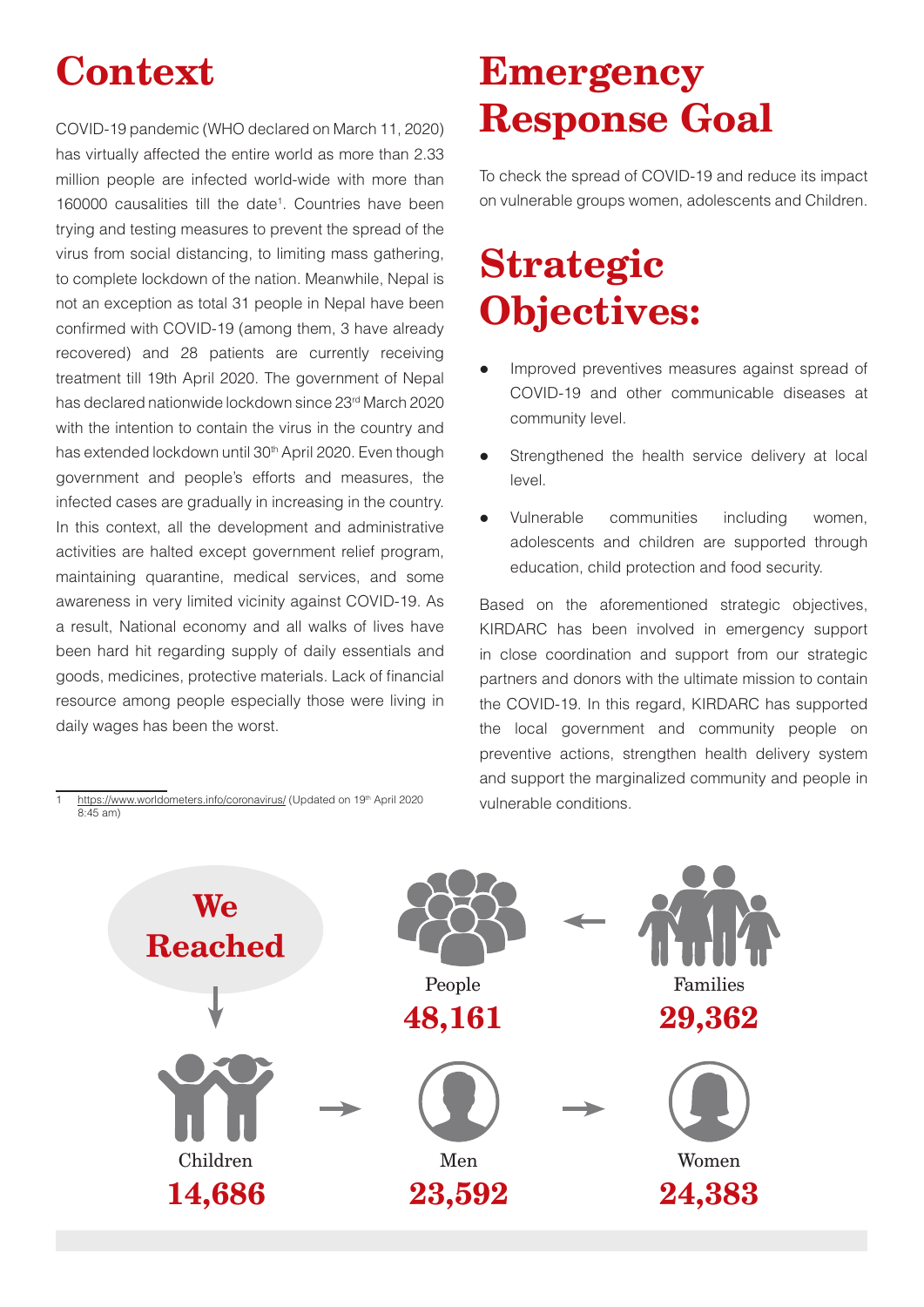## **Major Highlights**

**Improved preventives measures against spread of COVID-19 and other communicable diseases at community level.** 



# 25,678

People sensitized on preventives measures against COVID-19



Masks distributed to community people  $7,567$ 



# 3,850

Family supported with Hand washing materials

# 200

Bottles of Hand Sanitizer (500 ml) distributed to communities and health facilities.



Awareness events organized 515



## 115

N-95 Masks distributed to health workers



47

Radio Episodes Broadcasted



# 3785

IEC materials distributed in the communities

### **Strengthen Health Service Delivery at Local Level**



14

Health facilities supported and facilitated to establish 14 Quarantines in program areas.



### NRs. contributed in Emergency 882,00

Relief Fund of Local Governments





People supported for securing of safe quarantine and/or isolation spaces



Help Desk Establishment **Supported** 7



55

Personal Protective Equipment provided to health workers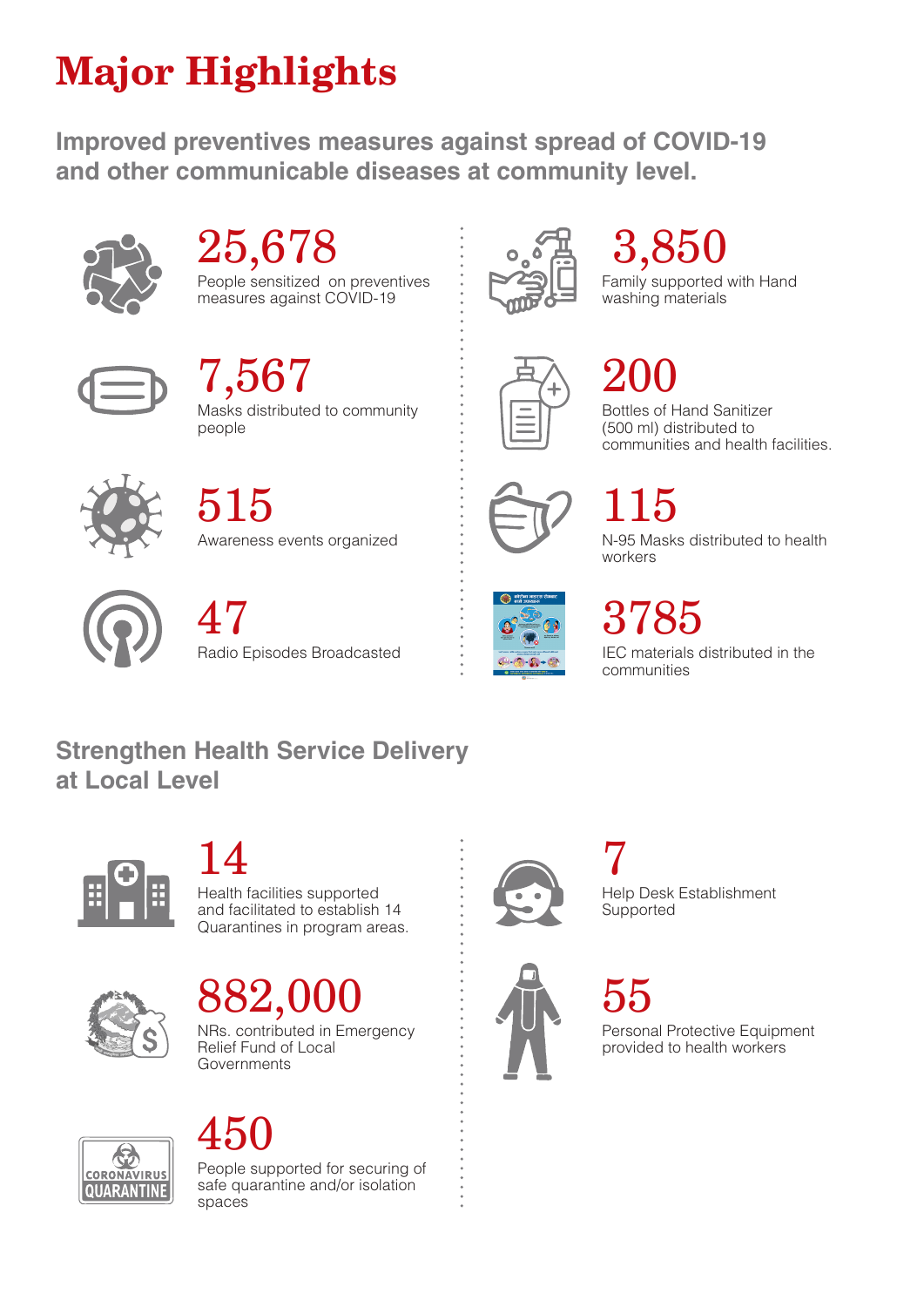**Vulnerable communities including women, adolescents and children are supported through education, child protection and food security.**



### Vulnerable families received 6,067

sanitation and hygiene kits to promote preventive measures against COVID-19.



### Vulnerable families received family support package. 808



# 6,078

Vulnerable families identified to distribute emergency reliefs in Kalikot and Humla



## 3,740

Children and adolescents reached with sharing of targeted age specific health education

# **Future Plans and Priorities**

### **Overall**

- Expand the program on preventive measures against COVID-19 in nonprogram local levels and districts to contain the spread of the virus.
- Support to 8560 families with family support package and Hygiene Kits within April 2020 in Kalikot and Humla districts.
- Support to promote the health service, child protection and education to protect from COVID-19 and other communicable diseases
- l Facilitate to strengthen the child protection mechanism at local level during emergency.
- l Identify 5000 vulnerable families to ensure the food security during the lock-down in Jumla and Kapilvastu districts.
- Facilitate to promote multi-stakeholder platform to ensure children, adolescents and women are protected.
- Contribute in Emergency Relief Fund of Local Government and Province Government to check the spread of COVID-19 and reduce its impacts on vulnerable groups' women, adolescents and children.

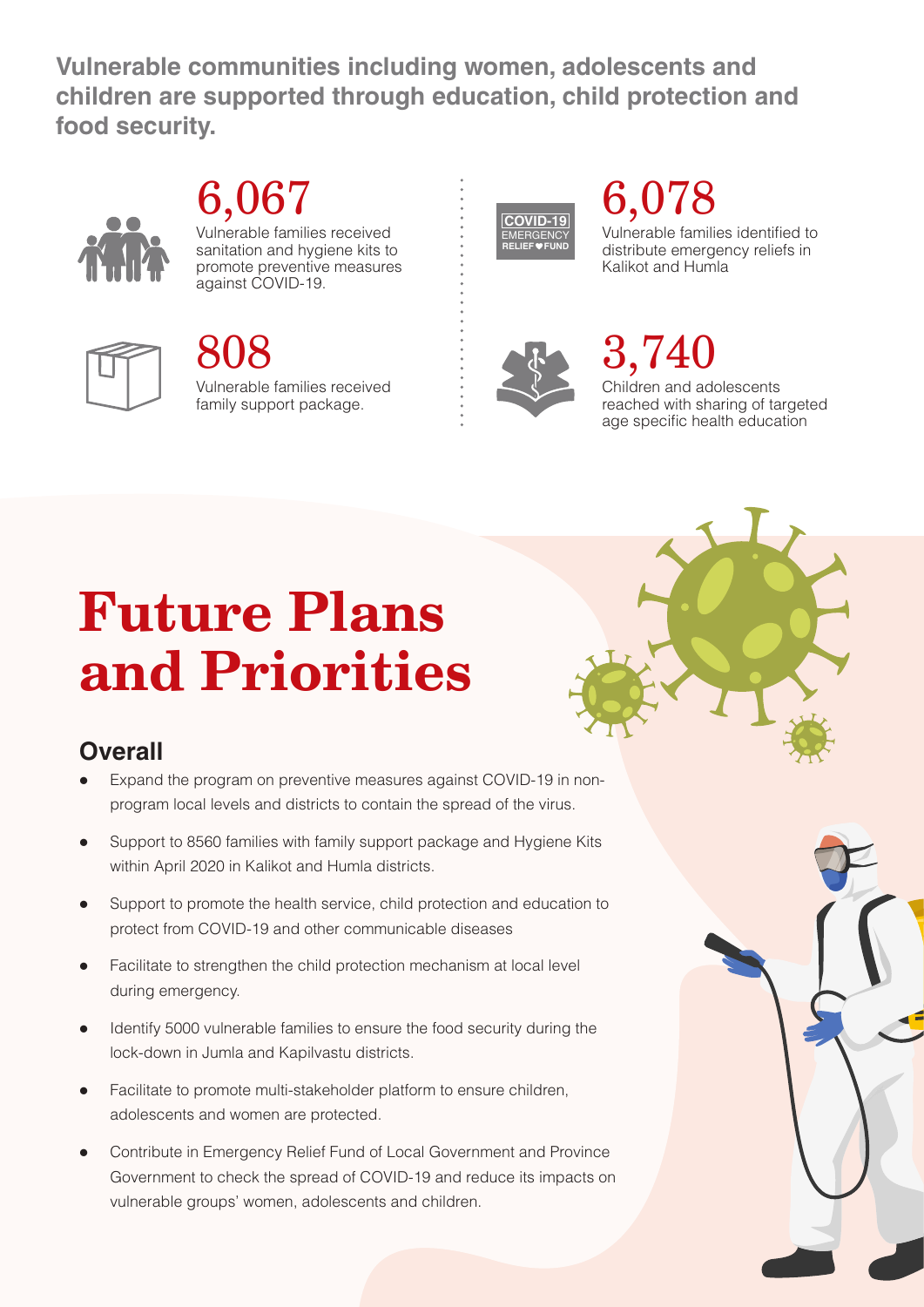### **Photo Gallery**



*Figure 1: Programme Officer Mr. Shree Bdr. Bhandari handing cheque of Rs. 2, 81,000 to the Mayor of Budhhbhumi Municipality, Kapilvastu*



*Figure 2: Programme Officer Mr. Shree Bdr. Bhandari handing cheque of NRs. 2, 81,000 to Mayor of Shivaraj Municipality, Kapilvastu*



*Figure 3: District Coordinator Mr. Tularam Pandey handing support materials to Mayor of Khadachakra municipality, Kalikot*



*Figure 5: Health and Hygiene Equipment supported to health post of Shuvakalika Rural Municipality of Kalikot district.*



*Figure 6: Mr. Bharat Shahi of KIRDARC Nepal inspecting the support material ready to be dispatched for the distribution* 



*Figure 7: SAMVAD Adolescents are demonstrating hand washing practice for community people in Kapilvastu district.*



*Figure 4: Agreement between Chhayanath Rara municipality and KIRDARC, Nepal, GNI Nepal and KPADF to contribute Rs. 4, 00,000 in emergency fund of Chhayanath Rara municipality, Mugu.*



*Figure 8: Distribution of preventive material for covid-19 at Shuvakalika RM, Kalikot*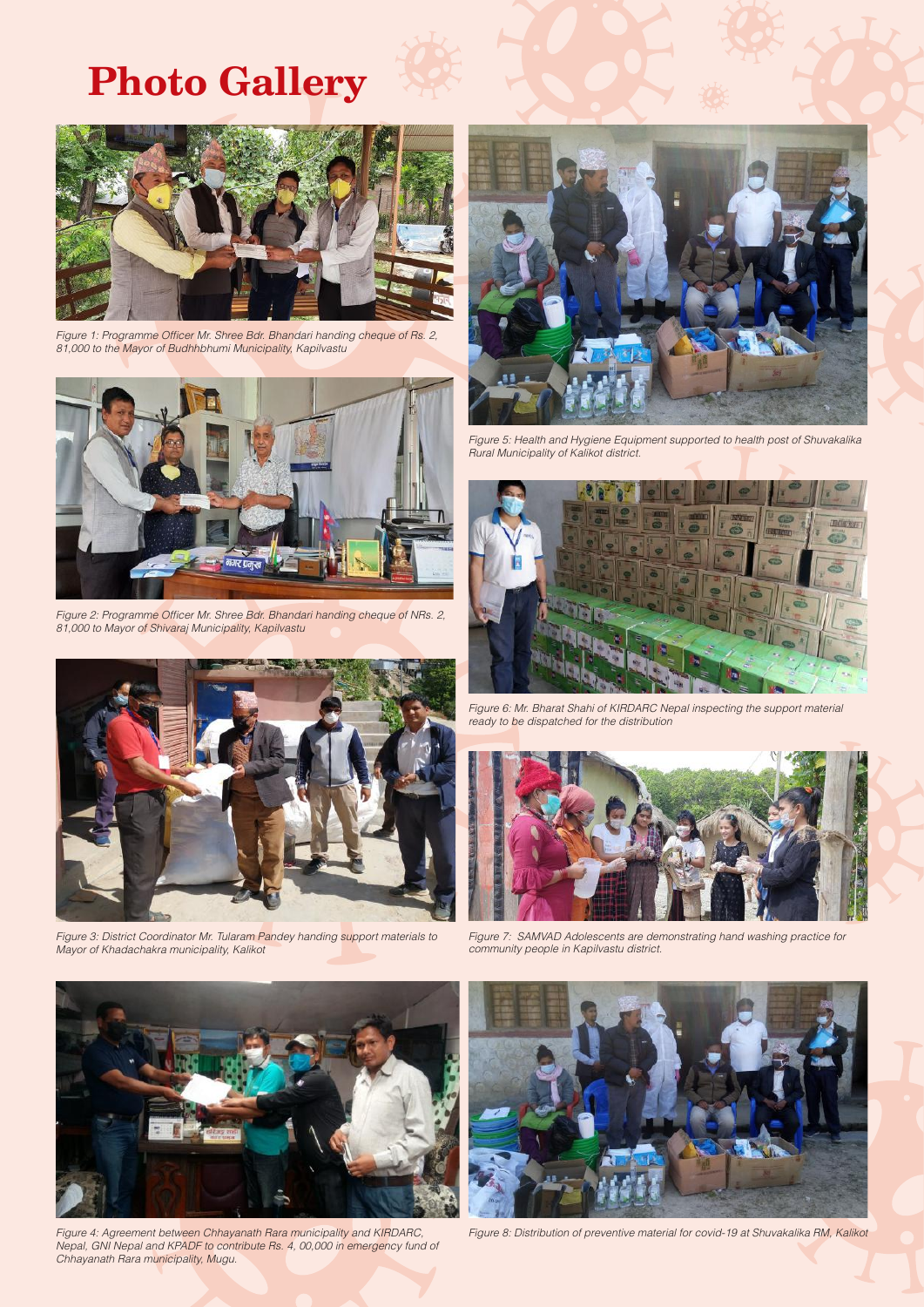## **Districts Status, Plan and Priorities**



### **Kapilvastu**

- Working closely with Shivaraj Municipality and Budhhabhumi Municipality to respond COVID-19.
- Provided NRs. 2,41,000 each Local Government (Shivaraj Municipality and Buddhabhumi Municipality).
- Supporting surveillance efforts at entry points into the Municipalities.
- Planning to provide family support package to most vulnerable families.
- Planning to broadcast Radio SAMVAD program.
- Running sensitization campaigns to sensitize people on preventive measures of COVID-19 and child protection by ensuring safety of all.

### **Kalikot**

- Working closely with local government and District Health Office.
- Organized sensitization events regarding behavior change communication on COVID-19.
- Reached to more than 57 communities with risk reduction messages.
- Running sensitization programs through community media.
- Supported to Local Government with preventive measures equipment.
- Planning to train the 62 health workers and 115 community leaders on COVID-19 preparedness.
- Supporting surveillance efforts at entry points into the R/Municipalities.
- Planning to provide family support package to 2646 vulnerable families.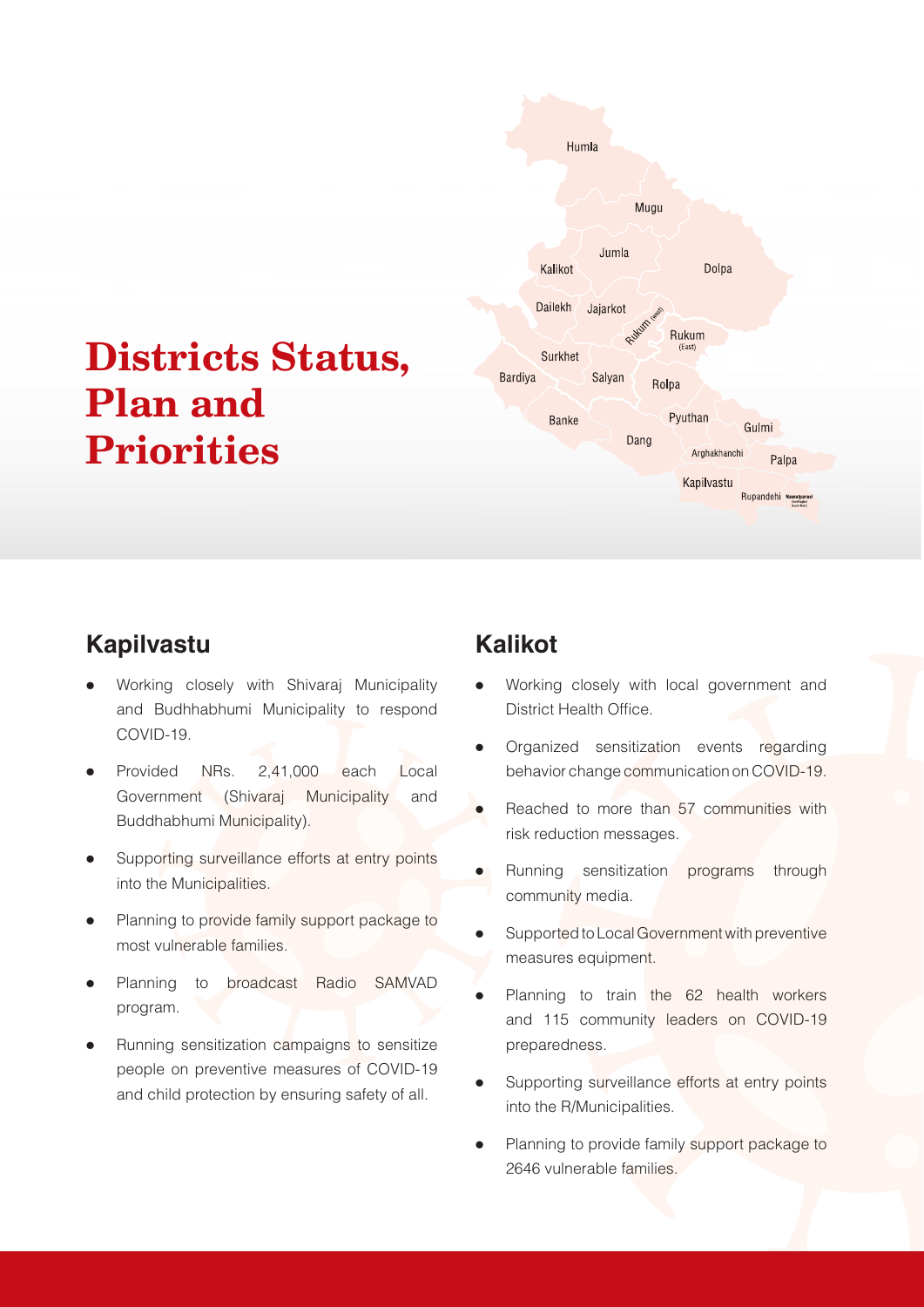### **Jumla**

- Working closely with Local Governments and District Health Office.
- KIRDARC Nepal Jumla Office is working with the Local Governments at district level and health offices to establish gaps and needs.
- Distributed behavior change communication pamphlets on containing COVID-19.
- Organizing awareness campaign through community media, mobilizing staffs and distributing behavior change communication pamphlets on COVID-19.
- Planning to distribute the family support package and cash to around 3500 families.
- Planning to support health facilities (PPE) to promote health service delivery at local level.

#### **Mugu**

- Contributed Rs. 4,00,000 in emergency fund of Chhayanath Rara municipality.
- Organizing awareness activities in close coordination with local government and concerned stakeholders.
- Expand the areas of awareness campaign against COVID-19 focusing hand washing practices and sanitation by mobilizing the staffs.
- Planning to distribute behavior change communication pamphlets on COVID-19.
- Planning to support cash in Emergency Relief Fund in Soru RM, Khatyad RM and Mugum Kameron RM.
- Planning to implement the emergency response project on child protection, WASH and education in technical and financial support of UNICEF.

### **Humla**

- Contributed NRs. 1,10,000 in District Emergency Relief Fund, Humla.
- Working closely with Local Government and District Health Office.
- Carried out awareness campaigns on preventive measures of COVID-19.
- Planning to distribute hygiene kits to 1200 families in Simikot and 2000 families in Sarkegard.
- Planning to support to health facilities with health equipment and medicines.

### **Dolpa**

- Carried out awareness campaigns on preventive measures of COVID-19.
- Seeking fund to provide support to most vulnerable families.

### **Surkhet**

- Carried out awareness campaigns on preventive measures of COVID-19.
- Planning to contribute in emergency fund of Karnali Province contribution of 5 days salary of KIRADRC staffs i.e. **NPR 300,000.**

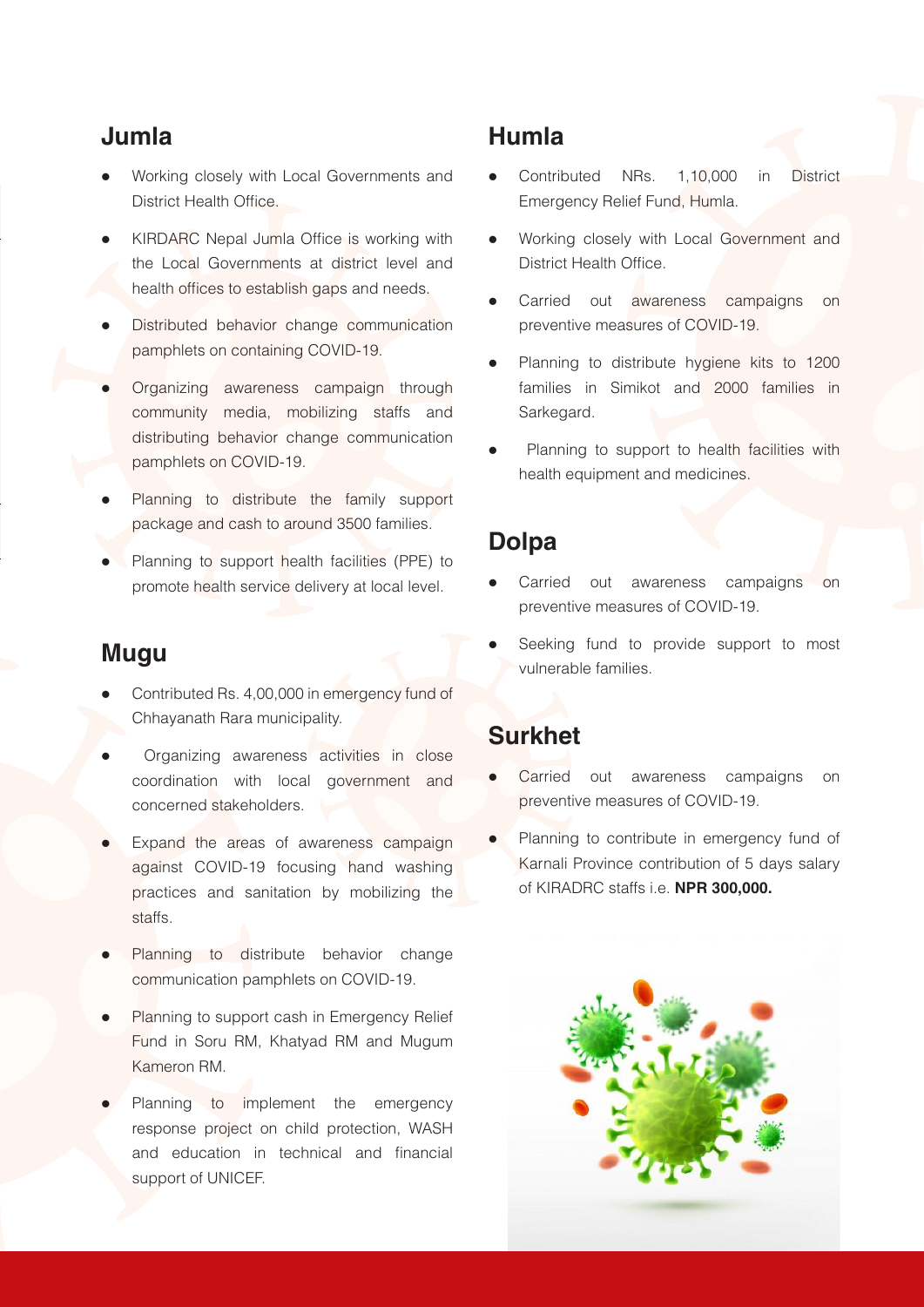## **Summary of Cash/Material Support**

| <b>Funding Agency</b> | <b>District</b> | <b>Local Levels</b>                                                                  | <b>Total</b><br><b>Fund</b>             | <b>Kind Support</b>                                            |          |
|-----------------------|-----------------|--------------------------------------------------------------------------------------|-----------------------------------------|----------------------------------------------------------------|----------|
|                       |                 |                                                                                      |                                         | <b>Materials</b>                                               | Quantity |
| Stromme Foundation    | Kapilbastu      | Shivraj Municipality,<br>Budhabhumi<br>Municipality                                  | 1,082,000                               | Soap                                                           | 2000     |
|                       |                 |                                                                                      |                                         | Mask                                                           | 864      |
|                       |                 |                                                                                      |                                         | Cash                                                           | 4,82,000 |
| Save the Children     | Kalikot         | Khandachakra<br>Municipality Raskot<br>and Naraharinath<br><b>Rural Municipality</b> | 89,686                                  | P-form                                                         | 80       |
|                       |                 |                                                                                      |                                         | <b>Bed Sheet</b>                                               | 24       |
|                       |                 |                                                                                      |                                         | Blanket                                                        | 24       |
|                       |                 |                                                                                      |                                         | Bucket, Jug, Soap Bar and<br>Washing Bucket                    | 14 each  |
|                       |                 |                                                                                      |                                         | Hand wash Soap                                                 | 500      |
|                       |                 |                                                                                      |                                         | Tooth Brush, Paste                                             | 40 each  |
|                       |                 |                                                                                      |                                         | Nail Cutter                                                    | 50       |
| Save the Children     | Kalikot         | Shhubhakalika and<br>Tilagupha                                                       | 48,000<br>+ Kind<br>support<br>from SCI | Handwash/soap                                                  | 400      |
|                       |                 |                                                                                      |                                         | Bouffant Cap (Blue)                                            | 30       |
|                       |                 |                                                                                      |                                         | Surgical Mask                                                  | 900      |
|                       |                 |                                                                                      |                                         | Nitrile Exam Gloves, Medium<br>(Inner & Outer) (Pair)- Sterile | 100      |
|                       |                 |                                                                                      |                                         | Gum Boot (pair)                                                | 30       |
|                       |                 |                                                                                      |                                         | Boot/shoe cover                                                | 110      |
|                       |                 |                                                                                      |                                         | Disposable Bag                                                 | 70       |
|                       |                 |                                                                                      |                                         | <b>Hand Sanitizer</b>                                          | 30       |
|                       |                 |                                                                                      |                                         | Surgical Gloves- Non sterile                                   | 1400     |
|                       |                 |                                                                                      |                                         | Surgical Gloves- sterile                                       | 700      |
|                       |                 |                                                                                      |                                         | Poster COVID-19                                                | 114      |
|                       |                 |                                                                                      |                                         | Plastic Bucket 15 litre                                        | 32       |
|                       |                 |                                                                                      |                                         | Cleaning mop with handle                                       | 14       |
|                       |                 |                                                                                      |                                         | <b>Utility Gloves</b>                                          | 50       |
|                       |                 |                                                                                      |                                         | Broadcasting radio Jingel                                      | 8        |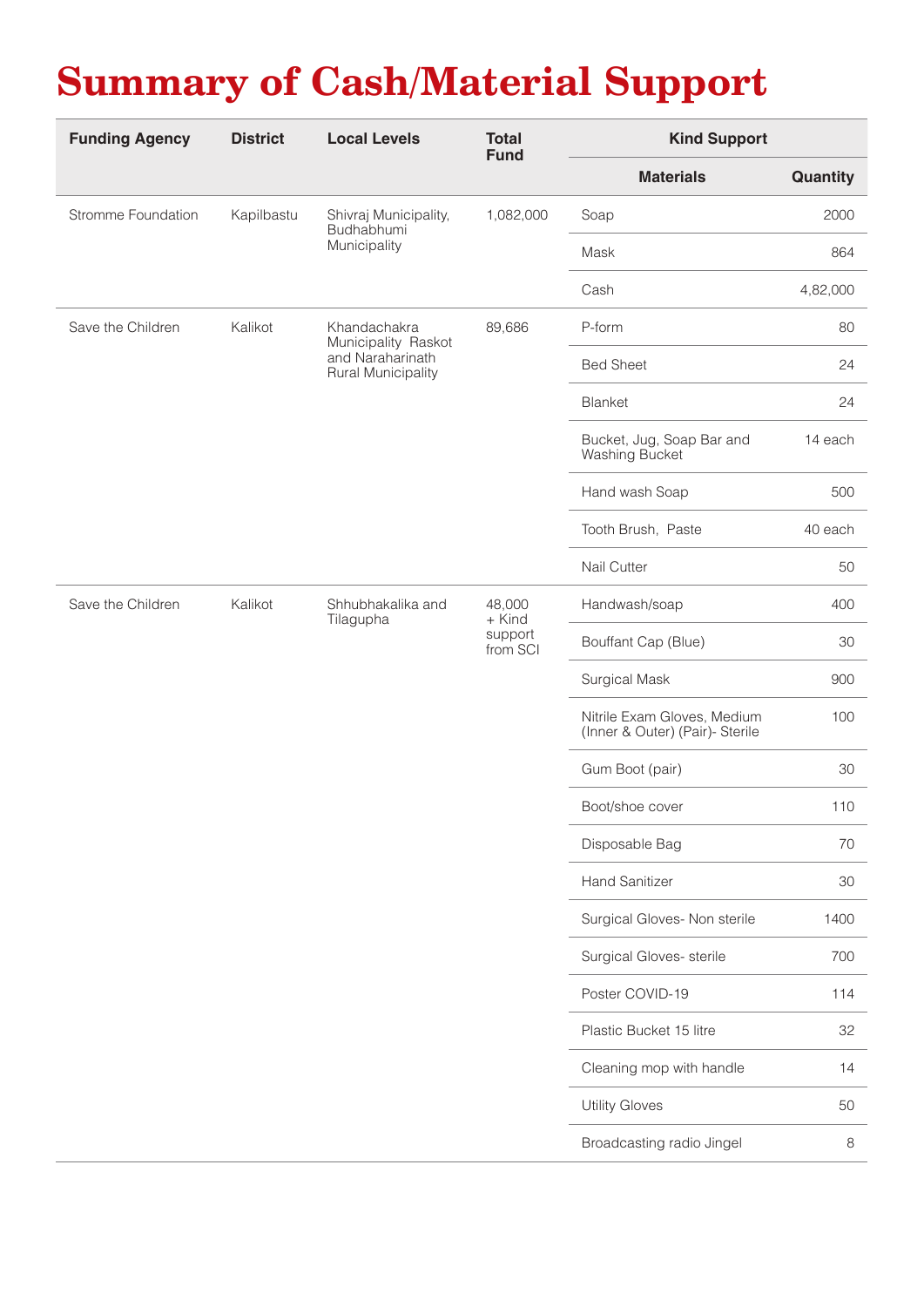| <b>Funding Agency</b>                                   | <b>District</b> | <b>Local Levels</b>                                                                                                              | <b>Total</b><br><b>Fund</b> | <b>Kind Support</b>                                                            |          |
|---------------------------------------------------------|-----------------|----------------------------------------------------------------------------------------------------------------------------------|-----------------------------|--------------------------------------------------------------------------------|----------|
|                                                         |                 |                                                                                                                                  |                             | <b>Materials</b>                                                               | Quantity |
| <b>Mission East</b>                                     | Humla           | Simikot RM and<br>Sarkegard RM (on<br>the way)                                                                                   | 1,137,682                   | Hand washing soap                                                              | 20,280   |
|                                                         |                 |                                                                                                                                  |                             | Laundary soap                                                                  | 6,760    |
|                                                         |                 |                                                                                                                                  |                             | Soap case                                                                      | 3,380    |
|                                                         |                 |                                                                                                                                  |                             | Liquid soap - 200 ML                                                           | 360      |
|                                                         |                 |                                                                                                                                  |                             | <b>Surgical Mask</b>                                                           | 3,600    |
|                                                         |                 |                                                                                                                                  |                             | Examination gloves                                                             | 120      |
|                                                         |                 |                                                                                                                                  |                             | Sanitizer - 500 ML                                                             | 180      |
|                                                         |                 |                                                                                                                                  |                             | Bucket with tap - 20 Ltrs                                                      | 60       |
|                                                         | Kalikot         | Palata RM<br>(distribtution in<br>process)                                                                                       | 881,867                     | Hand washing soap                                                              | 15,876   |
|                                                         |                 |                                                                                                                                  |                             | Laundary soap                                                                  | 5,292    |
|                                                         |                 |                                                                                                                                  |                             | Soap case                                                                      | 2,646    |
|                                                         |                 |                                                                                                                                  |                             | Liquid soap - 200 ML                                                           | 270      |
|                                                         |                 |                                                                                                                                  |                             | <b>Surgical Mask</b>                                                           | 2,700    |
|                                                         |                 |                                                                                                                                  |                             | Examination gloves                                                             | 90       |
|                                                         |                 |                                                                                                                                  |                             | Sanitizer - 500 ML                                                             | 135      |
|                                                         |                 |                                                                                                                                  |                             | Bucket with tap - 20 Ltrs                                                      | 45       |
| Plan International                                      | Jumla           | Sinja Rural<br>Municipality,<br>Kankasundari RM                                                                                  | 2,757,300                   | Kanaka Sundari RM 2730<br>cash each HH                                         | 505 HH   |
|                                                         |                 |                                                                                                                                  |                             | Sinja RM 2730 cash each HH                                                     | 505 HH   |
| Good Neighbor<br>International                          | Mugu            | Rara Chayanath<br>Municipality, Soru<br>Rural Municipality,<br>Khatyad Rural<br>Municipality,<br>Karmarong Rural<br>Municipality | 13,10,000                   | Cash Contribution to RM<br>(40,000, 360,000, 350,000,<br>200,000 Respectively) |          |
| World Vision                                            | Jumla           | <b>DDRC</b>                                                                                                                      | Kind<br>Support             | PPE set is on the way                                                          | 30       |
|                                                         |                 | Tila RM and Tatopani<br><b>RM</b>                                                                                                | 100000                      | Rice for the vulnerable HH                                                     |          |
|                                                         |                 | Tila RM, Tatopani<br>RM, Patarashi RM,<br>Guthichaur RM<br>& Chandannath<br>Municipality                                         | 30000                       | COVID 19 related IEC<br>materials                                              | 4000     |
| <b>KIRDARC Own</b><br>Resource (Salary<br>contribution) | Humla           | <b>DDRC</b>                                                                                                                      | 110000                      | COVID19 Response & Relief<br>Fund                                              |          |
|                                                         | Surkhet         | Karnali Province                                                                                                                 | 300000                      | COVID 19 Response & Relief<br>Fund                                             |          |